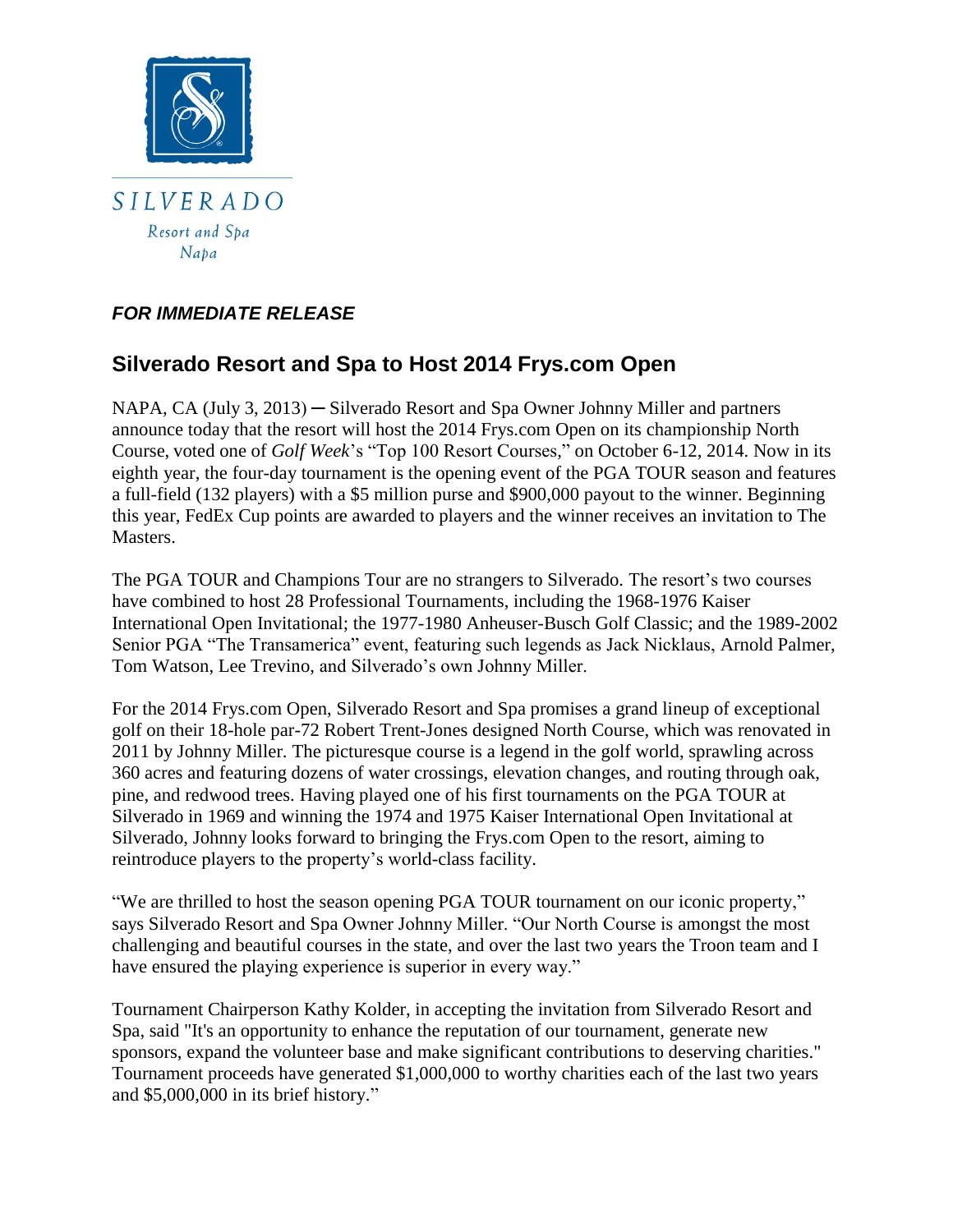The Frys.com Open will be televised worldwide all four days on the Golf Channel. For more information on the Frys.com Open, please visit [www.frysopengolf.com.](http://www.frysopengolf.com/) For more details on golf at Silverado Resort and Spa, please visit [www.silveradoresort.com.](http://www.silveradoresort.com/)

#### **Silverado Resort and Spa**

A California landmark for more than 140 years, Silverado Resort and Spa began its life as a private estate and was converted into a contemporary resort featuring 390 guest rooms, a 15,000 square foot conference space, two PGA championship golf courses and two signature restaurants. Now owned by World Golf Hall of Fame member and lead NBC analyst Johnny Miller, the resort recently underwent renovations to its North Course and will see rooms and event space renovations in 2013. Surrounded by Napa Valley's more than 540 wineries, the resort also features a 16,000 square foot spa, 10 secluded swimming pools, 13 tennis courts and other recreational offerings. For more information on the resort or to make reservations, please visit [www.silveradoresort.com](http://www.silveradoresort.com/) or call (1) 707-257-0200 or (1) 800-532-0500.

#### **Dolce Hotels and Resorts**

Dolce Hotels and Resorts, a privately held operator of 27 upscale hotels, resorts and conference hotels in North America and Europe founded in 1981, is majority-owned by Broadreach Capital Partners. The company, headquartered in Rockleigh, N.J., employs more than 4,000 worldwide. Additional information is available at [www.dolce.com.](http://www.dolce.com/)

Dolce's portfolio includes properties in New York, Connecticut, New Jersey, Massachusetts, Pennsylvania, Maryland, Georgia, Michigan, Minnesota, Colorado, California, Ontario, Texas, Nevada, Belgium, France, Spain and Germany.

As a leader in the meetings industry, Dolce hosts some 30,000 events and 4 million group clients globally every year. The company's founder pioneered the conference center concept and Complete Meeting Package, both now embraced as standards by the International Association of Conference Centers.

The company's vision is to create inspiring environments that bring people together, and its mission is to delight its guests, challenge its associates, reward its owners and serve as a role model in its communities.

## **Troon Golf**

Headquartered in Scottsdale, Ariz., Troon is the world's largest golf management company also specializing in homeowner association management, private residence clubs, estate management and associated hospitality venues. The company oversees operations at Troon Golf (daily-fee  $\&$ resort) and Troon Privé (private) properties located in 29 states and 28 countries. Additionally, 48 Troon facilities enjoy a Top 100 ranking by national or international publications. Troon properties include The Grove, London, England; Classic Club, Palm Desert, Calif.; and Abu Dhabi Golf Club, Abu Dhabi, U.A.E. For more information on Troon, visit [www.TroonGolf.com.](http://www.troongolf.com/)

## **About Frys.com Open**

The Frys.com Open leads the new, reconfigured 2013-2014 PGA TOUR schedule as the tournament returns to CordeValle Golf Club October 7-13, 2013. Launched in 2006, the Frys.com Open is an official PGA TOUR tournament benefiting many local and national charities that are working to improve the lives of others. Title sponsor Fry's Electronics is a privately owned retailer with 34 nationwide locations headquartered in San Jose, California. Information is available on FrysOpenGolf.com or on [Facebook](https://www.facebook.com/frysopengolf) and [Twitter.](https://twitter.com/frysopengolf)